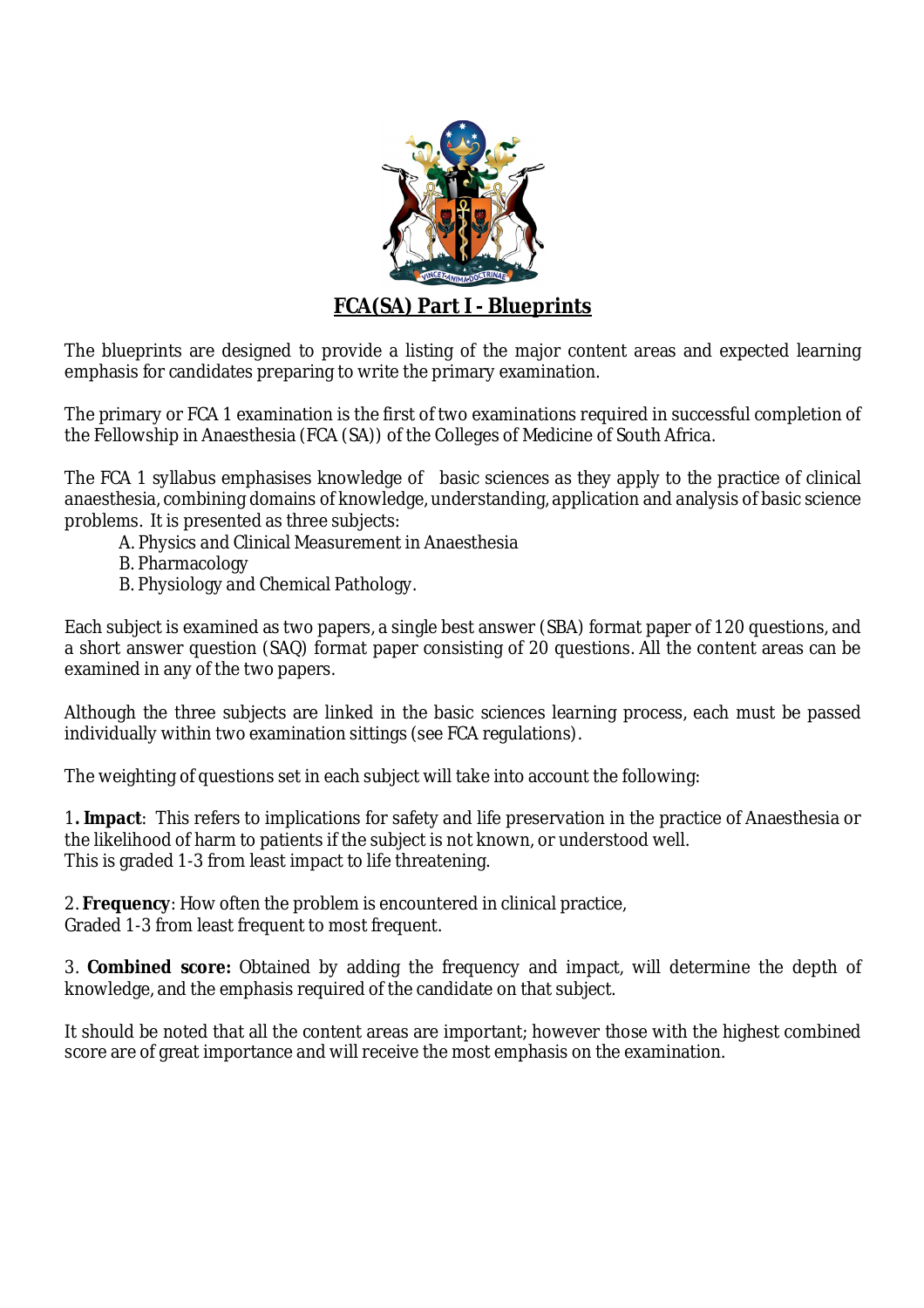|                                                                               | <b>FREQUENCY</b> | <b>IMPACT</b>  | <b>COMBINED</b>     |
|-------------------------------------------------------------------------------|------------------|----------------|---------------------|
| A. PHYSICS AND CLINICAL MEASUREMENT                                           |                  |                |                     |
|                                                                               |                  |                |                     |
| A.1. Basic Physics: 30 % of the paper                                         |                  |                |                     |
| <b>Basics units of measurements</b>                                           | $\overline{2}$   | $\overline{2}$ | 4                   |
| Work, energy and power                                                        | $\overline{2}$   | $\overline{2}$ | $\overline{4}$      |
| Elementary mathematics relevant to anaesthesia (natural exponential           |                  |                |                     |
| functions, sine waves etc.                                                    | 3                | 3              | 6                   |
| The gas laws                                                                  | 3                | 3              | 6                   |
| Manufacture, storage and supply of anaesthesia gases                          | 3                | 3              | 6                   |
| Vapour pressure, latent heat, and vaporisers                                  | 3                | 3              | 6                   |
| <b>Diffusion and osmosis</b>                                                  | $\overline{2}$   | 3              | 5                   |
| Solubility                                                                    | 3                | $\overline{2}$ | 5                   |
| Humidity and humidification                                                   | 3                | 3              | 6                   |
| Heat, thermometry                                                             | 1                | $\overline{2}$ | 3                   |
| Fires and explosions                                                          | 1                | 3              | 4                   |
| Basic electricity, electrical safety, diathermy                               | 3                | 3              | 6                   |
| Bernoulli effect; Coanda effect and anaesthetic applications                  |                  | $\overline{3}$ | $\overline{4}$      |
| The electromagnetic spectrum and its applications                             | 3                | 3              | 6                   |
| <b>Ultrasound and the Doppler principle</b>                                   | 3                | 3              | 6                   |
| Transducers, damping coefficient, natural frequency                           | $\overline{2}$   | 3              | 5                   |
|                                                                               |                  |                |                     |
| A.2. Clinical Measurement: 30 % of the paper                                  |                  |                |                     |
| Recording of display of biological potential (ECG, EEG, EMG evoked potentials |                  |                |                     |
| etc.)                                                                         | 3                | 2              | 5                   |
| Electrodes (pH, PCO2, and PO2                                                 | $\overline{2}$   | $\overline{2}$ | $\overline{4}$      |
| Measurement of flow and volume                                                | 3                | 3              | 6                   |
| Measurement of pressure, non-invasive and invasive transducers                | 3                | 3              | 6                   |
| Measurement of electrolytes                                                   | $\overline{2}$   | 1              | 3                   |
| Gas and vapour analysis                                                       | 3                | 3              | 6                   |
| <b>Tests of Organ Function</b>                                                |                  |                |                     |
| Respiratory system                                                            | 3                | 3              | 6                   |
| Cardiovascular system                                                         | 3                | 3              | 6                   |
| Central nervous system                                                        | $\overline{2}$   | 3              | 5                   |
| Coagulation                                                                   | $\overline{2}$   | 3              | 5                   |
| Neuromuscular junction and blockade                                           | 3                | 3              | 6                   |
|                                                                               |                  |                |                     |
| A.3. Anaesthesia Related Apparatus: 35% of the paper                          |                  |                |                     |
| The anaesthesia machine                                                       | 3                | 3              | 6                   |
| <b>Breathing systems</b>                                                      | 3                | 3              | 6                   |
| Ventilators                                                                   | 3                | 3              | 6                   |
| <b>Filters</b>                                                                | 3                | $\overline{3}$ | 6                   |
| <b>Monitors</b>                                                               | 3                | 3              | 6                   |
| Electrocardiograph machine                                                    | $\overline{2}$   | $\overline{2}$ | 4                   |
| Cardiac defibrillators                                                        | 3                | 3              | 6                   |
|                                                                               |                  | $\overline{3}$ |                     |
| Pacemakers                                                                    | $\overline{2}$   | $\overline{3}$ | 5<br>$\overline{5}$ |
| The effect of barometric pressure on functioning apparatus                    | $\overline{2}$   |                |                     |
|                                                                               |                  |                |                     |
|                                                                               |                  |                |                     |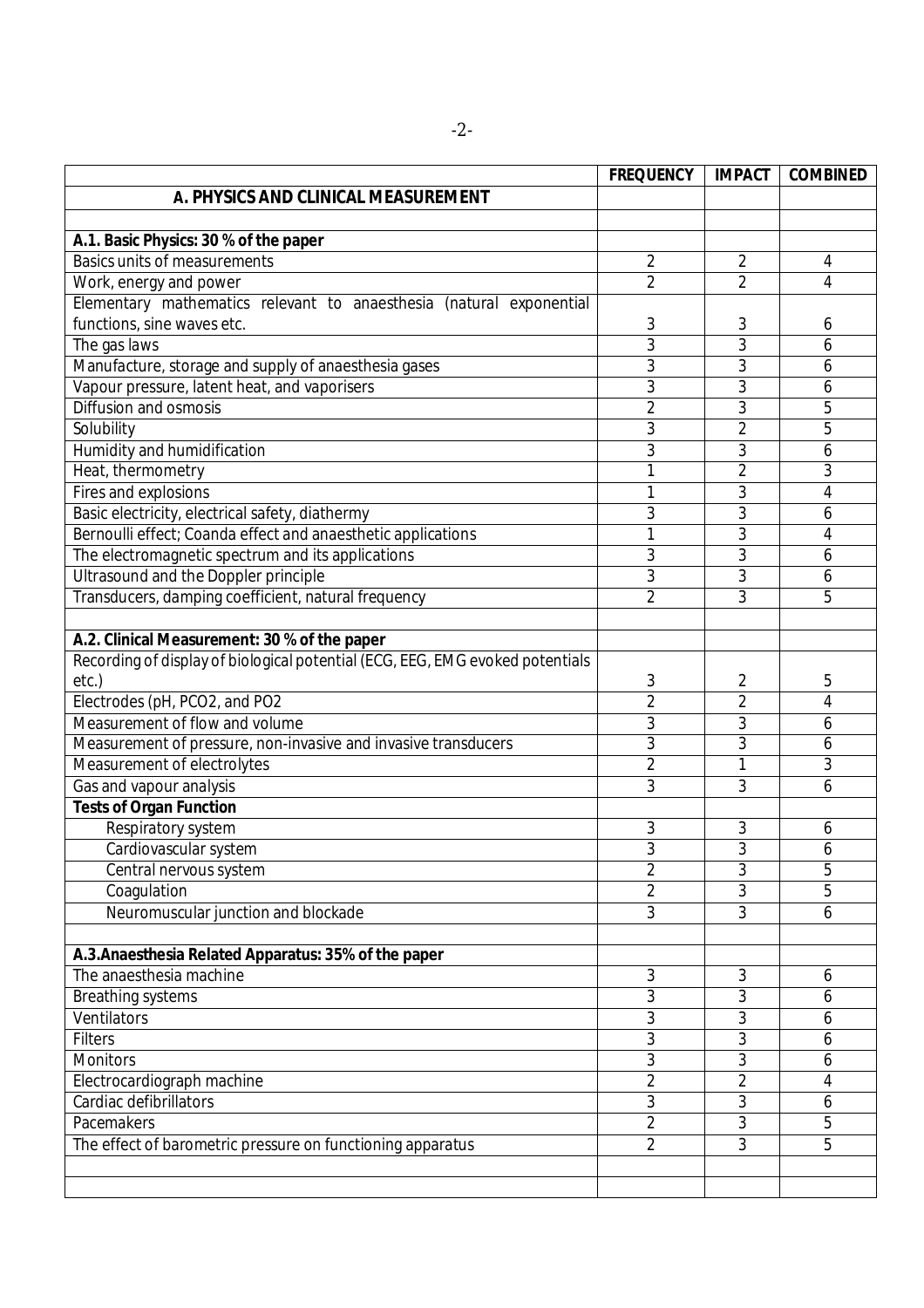| A.4. Basic Statistics: 15% of the paper                                    |                |                |                |
|----------------------------------------------------------------------------|----------------|----------------|----------------|
| Basic research methodology                                                 | 2              | 2              | 4              |
| <b>Descriptive Statistic</b>                                               | $\overline{2}$ | 2              | 4              |
| Distribution                                                               | $\overline{2}$ | 2              | 4              |
| <b>Statistical Tests</b>                                                   | 2              | 2              | 4              |
| Comparison                                                                 | $\overline{2}$ | 2              | 4              |
|                                                                            |                |                |                |
| <b>B. PHARMACOLOGY</b>                                                     |                |                |                |
| B.1. General Principles 30% of the paper                                   |                |                |                |
| Principles of receptor kinetics, pharmacokinetics and pharmacodynamics,    |                |                |                |
| drug interactions                                                          | 2              | 3              | 5              |
|                                                                            |                |                |                |
| B.2. Systematic Pharmacology 70% of the paper                              |                |                |                |
| <b>Inhalational Anaesthetics</b>                                           | 3              | 3              | 6              |
| <b>Intravenous Anaesthetics</b>                                            | 3              | 3              | 6              |
| Drugs blocking nerve conduction                                            | 3              | $\overline{3}$ | 6              |
| Drugs blocking and stimulating autonomic pathways                          | 3              | 3              | 6              |
| Drugs affecting neuromuscular junction and cholinergic receptors           | 3              | 3              | 6              |
| Histamine and antagonists; serotonin and antagonists                       | $\overline{2}$ | 3              | 5              |
| Drugs used in relief of acute and chronic pain                             | 3              | $\overline{3}$ | 6              |
| Drugs producing anxiolysis, sedation, neuroleptics and amnesia             | 3              | $\overline{3}$ | 6              |
| Drugs used in treatment of epilepsy, Parkinsons, depression, mania         | 1              | 3              | 4              |
| Drugs affecting voluntary and involuntary muscle tone                      | $\overline{2}$ | 3              | 5              |
| Drugs influencing the conduction, contractility, rhythm and myocardial     |                |                |                |
| oxygen supply and demand balance of the heart                              | 2              | 3              | 5              |
| Drugs influencing blood pressure                                           | $\overline{3}$ | 3              | 6              |
| Drugs influencing homeostasis                                              | $\overline{2}$ | $\overline{2}$ | 4              |
| Oxytocic drugs                                                             | $\overline{2}$ | 3              | 5              |
| Drugs stimulating and blocking hormones                                    | $\overline{2}$ | 2              | 4              |
| Drugs influencing thermoregulation                                         | 1              | $\overline{2}$ | 3              |
| <b>Antibiotics</b>                                                         | 3              | 3              | 6              |
| Chemotherapeutic drugs and immunosuppressive agents                        | 1              | 1              | $\overline{2}$ |
| <b>Diuretics</b>                                                           | $\overline{2}$ | $\overline{2}$ | $\overline{4}$ |
| Antiemetic drugs                                                           | 2              | 2              | 4              |
| Anti-diarrhoeal drugs                                                      |                | 1              | $\overline{2}$ |
| Drugs modifying gastric pH, gastric aspirate volume, emptying, and GIT     |                |                |                |
| smooth muscle tone                                                         | 3              | 2              | 5              |
| Contrast media                                                             | $\overline{2}$ | 3              | 5              |
| <b>Intravenous Colloids</b>                                                | 3              | 3              | 6              |
| Pharmacogenetics related to Anaesthesia                                    | $\overline{2}$ | $\overline{2}$ | 4              |
|                                                                            |                |                |                |
| <b>C. PHYSIOLOGY &amp; CHEMICAL PATHOLOGY</b>                              |                |                |                |
|                                                                            |                |                |                |
| C.1. Basic Physiology principle 15%                                        |                |                |                |
| <b>Cell physiology</b>                                                     | $\overline{2}$ | 3              | 5              |
| Cell membrane; Nucleus DNA & genes; Mitosis and Meiosis; Cytoplasm and     |                |                |                |
| organelles; Cell metabolism and energy production; Protein synthesis; Cell |                |                |                |
| signaling and Cell death.                                                  |                |                |                |
| <b>Body fluids</b>                                                         | 3              | 3              | 6              |